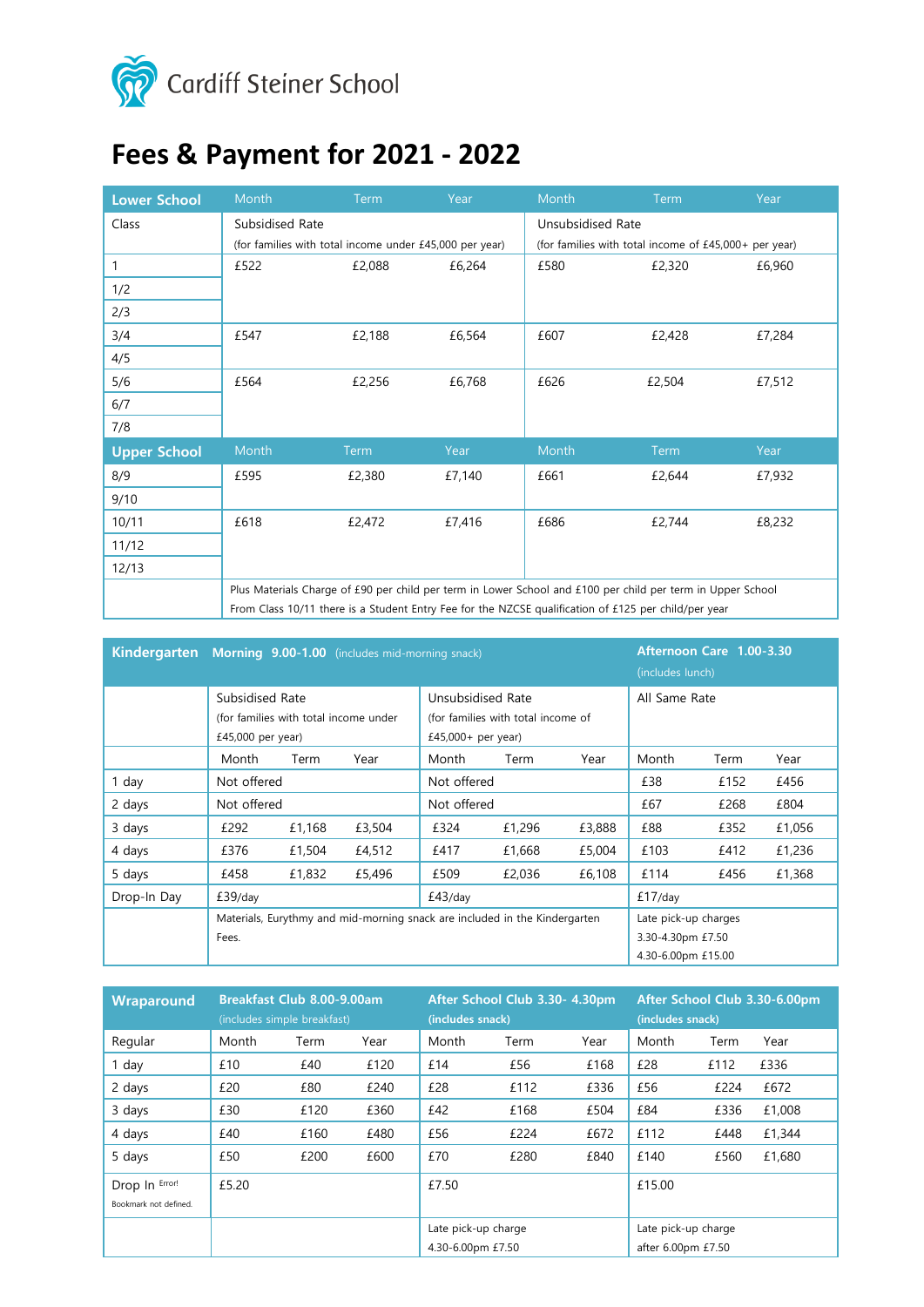# **Sibling Discount**

**20%** off the fees of the second sibling attending at the same time

**80%** off the fees of the third and subsequent siblings attending at the same time

The sibling discount applies to Class and Kindergarten core fees, but not to other charges including the Materials Charges, Wraparound Care etc.

# **Regular Days / Drop In Days**

Regular Afternoon Care & After School Club sessions are booked weekly in advance for half a term or more. No sibling or other discount applies.

Drop In Days/Afternoons are extra sessions in Kindergarten, Afternoon Care or Afterschool Club, outside of your normal booked days. Drop in Days cannot be used on a regular basis as an alternative to normal Kindergarten sessions.

# **Subsidised Rate**

The subsidised rate for Kindergartens and Classes is for those on gross family incomes under £45,000 per year. It is available on proof of income e.g. Child Tax Credit award, pay slips etc. shown at the start of each academic year. We are aware that an overall financial position can be advantaged by more than income alone, and would ask that families, who, despite a lower income, feel in a comparable financial position, or those who are able and willing, volunteer to contribute at the higher, unsubsidised rate, which reflects the actual cost.

#### **Administration Fee and Deposit**

A non-refundable Administration Fee of £60 covers the costs involved in the application process. (The fee is £100 for non-EU/EAA students who require a Tier 4 (Child) Student Visa). A deposit of £300 is required for newly enrolled children before the date they start. This will reserve their place and also covers any costs in the event of the Registration and Contract between parent and Cardiff Steiner School being broken. The deposit is returnable when the child leaves the School as long as a full term's notice has been given in writing (See Notice of Leaving below). Interest is not payable on deposits. (The deposit is £500 for non-EU/EAA students who require a Tier 4 (Child) Student Visa).

#### **Materials Charge and Other Charges**

The termly Materials Charge in the Classes covers crayons, pencils, paints, clay, most handwork and woodwork material and exercise books etc.. There are charges for individual/group instrument lessons, class trips, recorders, eurythmy shoes, text books, calculators, some metals, wood/metal and materials specific to projects, games kits and other extras.

Materials, Eurythmy and mid-morning snack are included in Kindergarten Fees.

From Class 10/11 to 12/13 there is a Student Entry Fee for the NZCSE qualification of £125 per child per year. School Trips are a compulsory part of the curriculum and full charges are payable whether or not a child attends. Parents are charged for items and property lost or damaged, where the damage was not accidental.

# **Tax Credit and Employee Childcare Vouchers**

Our Kindergarten, Afternoon Care and Afterschool Club fees are eligible for the following government assistance:

- Childcare Tax Credit designed to help working parents cover some of the cost of childcare
- Employee Childcare Vouchers a special government scheme operated through employers that allow you to pay for childcare from your pre-tax salary
- Tax Free Childcare the government will pay £2 for every £8 you pay for childcare up to £2,000 per year per child. You can get this at the same time as the Childcare Offer for Wales if you're eligible for both
- The Childcare Offer for Wales (30 hours scheme for 3 and 4 year olds) is available. This requires a minimum attendance, and will apply up to 15 to 17.5 hours a week, depending on where you live and the number of sessions you attend. Your eligibility for this is on an individual basis so please contact the School Office for more information.

You must satisfy yourself of whether these schemes are applicable to you.